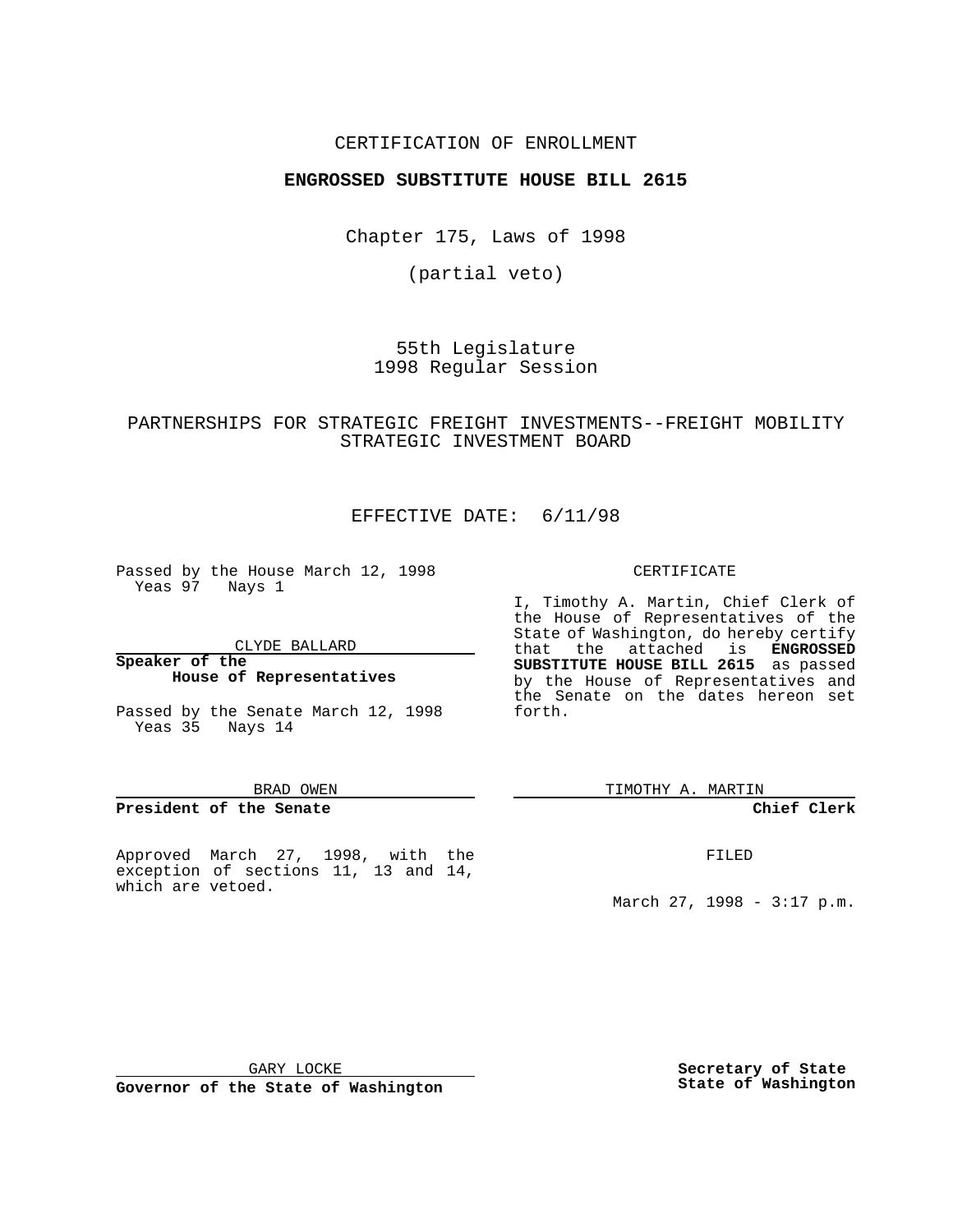# **ENGROSSED SUBSTITUTE HOUSE BILL 2615** \_\_\_\_\_\_\_\_\_\_\_\_\_\_\_\_\_\_\_\_\_\_\_\_\_\_\_\_\_\_\_\_\_\_\_\_\_\_\_\_\_\_\_\_\_\_\_

\_\_\_\_\_\_\_\_\_\_\_\_\_\_\_\_\_\_\_\_\_\_\_\_\_\_\_\_\_\_\_\_\_\_\_\_\_\_\_\_\_\_\_\_\_\_\_

Passed Legislature - 1998 Regular Session

# **State of Washington 55th Legislature 1998 Regular Session**

**By** House Committee on Transportation Policy & Budget (originally sponsored by Representatives K. Schmidt, Fisher, Robertson, Mitchell, Wensman, O'Brien, Wood, Ogden, Gardner, Thompson and Conway; by request of Governor Locke)

Read first time 02/09/98. Referred to Committee on .

 AN ACT Relating to creating partnerships for strategic freight investments; amending RCW 47.05.051; adding a new section to chapter 47.06 RCW; adding a new chapter to Title 47 RCW; and making an appropriation.

BE IT ENACTED BY THE LEGISLATURE OF THE STATE OF WASHINGTON:

NEW SECTION. **Sec. 1.** The legislature finds that:

 (1) Washington state is uniquely positioned as a gateway to the global economy. As the most trade-dependent state in the nation, per capita, Washington's economy is highly dependent on an efficient multimodal transportation network in order to remain competitive.

 (2) The vitality of the state's economy is placed at risk by growing traffic congestion that impedes the safe and efficient movement of goods. The absence of a comprehensive and coordinated state policy that facilitates freight movements to local, national, and international markets limits trade opportunities.

 (3) Freight corridors that serve international and domestic interstate and intrastate trade, and those freight corridors that enhance the state's competitive position through regional and global gateways are strategically important. In many instances, movement of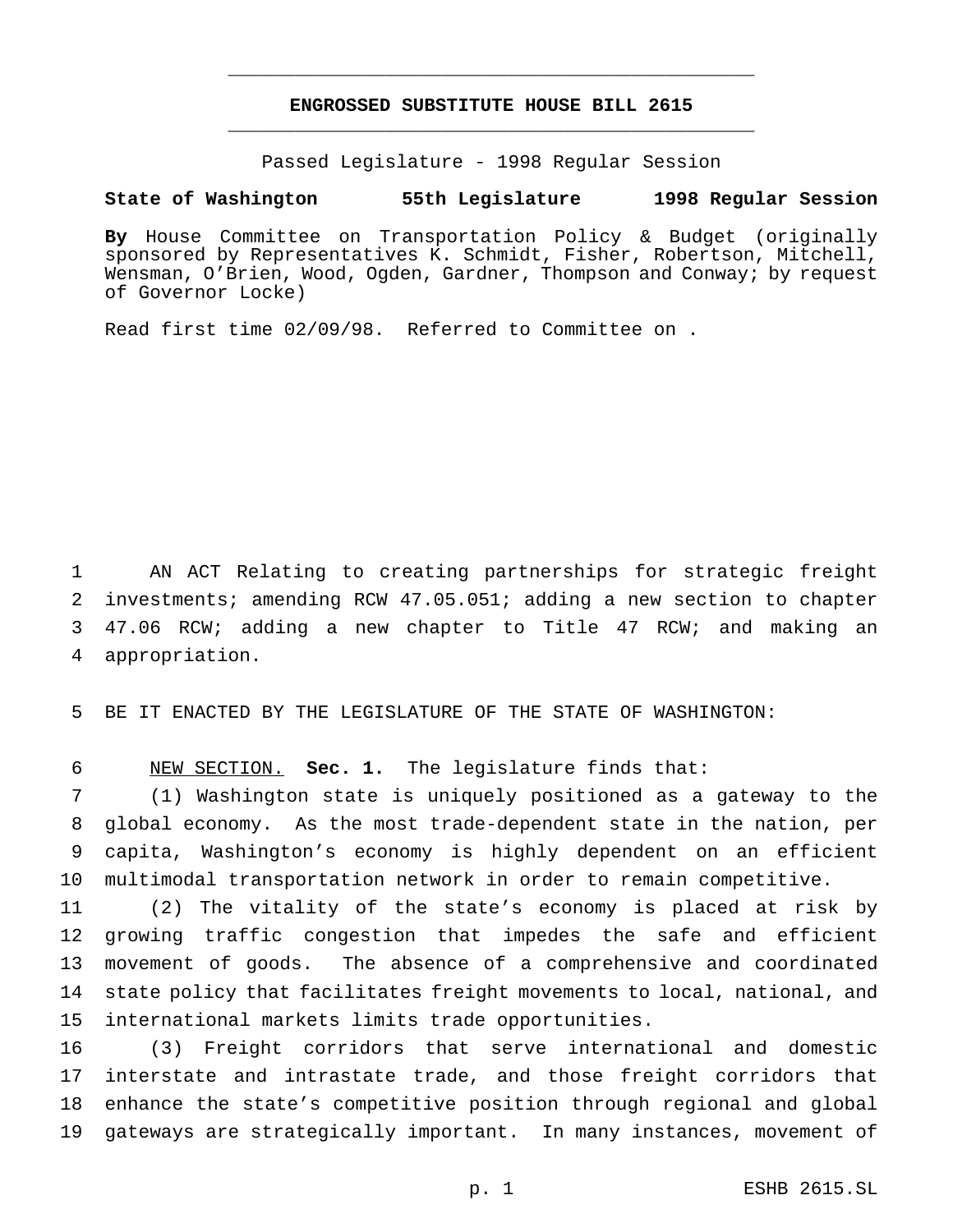freight on these corridors is diminished by: Barriers that block or delay access to intermodal facilities where freight is transferred from one mode of transport to another; conflicts between rail and road traffic; constraints on rail capacity; highway capacity constraints, congestion, and condition; waterway system depths that affect capacity; and institutional, regulatory, and operational barriers.

 (4) Rapidly escalating population growth is placing an added burden on streets, roads, and highways that serve as freight corridors. Community benefits from economic activity associated with freight movement often conflict with community concerns over safety, mobility, environmental quality. Efforts to minimize community impacts in areas of high freight movements that encourage the active participation of communities in the early stages of proposed public and private infrastructure investments will facilitate needed freight mobility improvements.

 (5) Ownership of the freight mobility network is fragmented and spread across various public jurisdictions, private companies, and state and national borders. Transportation projects have grown in complexity and size, requiring more resources and longer implementation time frames. Currently, there is no comprehensive and integrated framework for planning the freight mobility needs of public and private stakeholders in the freight transportation system. A coordinated planning process should identify new infrastructure investments that are integrated by public and private planning bodies into a multimodal and multijurisdictional network in all areas of the state, urban and rural, east and west. The state should integrate freight mobility goals with state policy on related issues such as economic development, growth management, and environmental management.

 (6) State investment in projects that enhance or mitigate freight movements, should pay special attention to solutions that utilize a corridor solution to address freight mobility issues with important transportation and economic impacts beyond any local area. The corridor approach builds partnerships and fosters coordinated planning among jurisdictions and the public and private sectors.

 (7) It is the policy of the state of Washington that limited public transportation funding and competition between freight and general mobility improvements for the same fund sources require strategic, prioritized freight investments that reduce barriers to freight movement, maximize cost-effectiveness, yield a return on the state's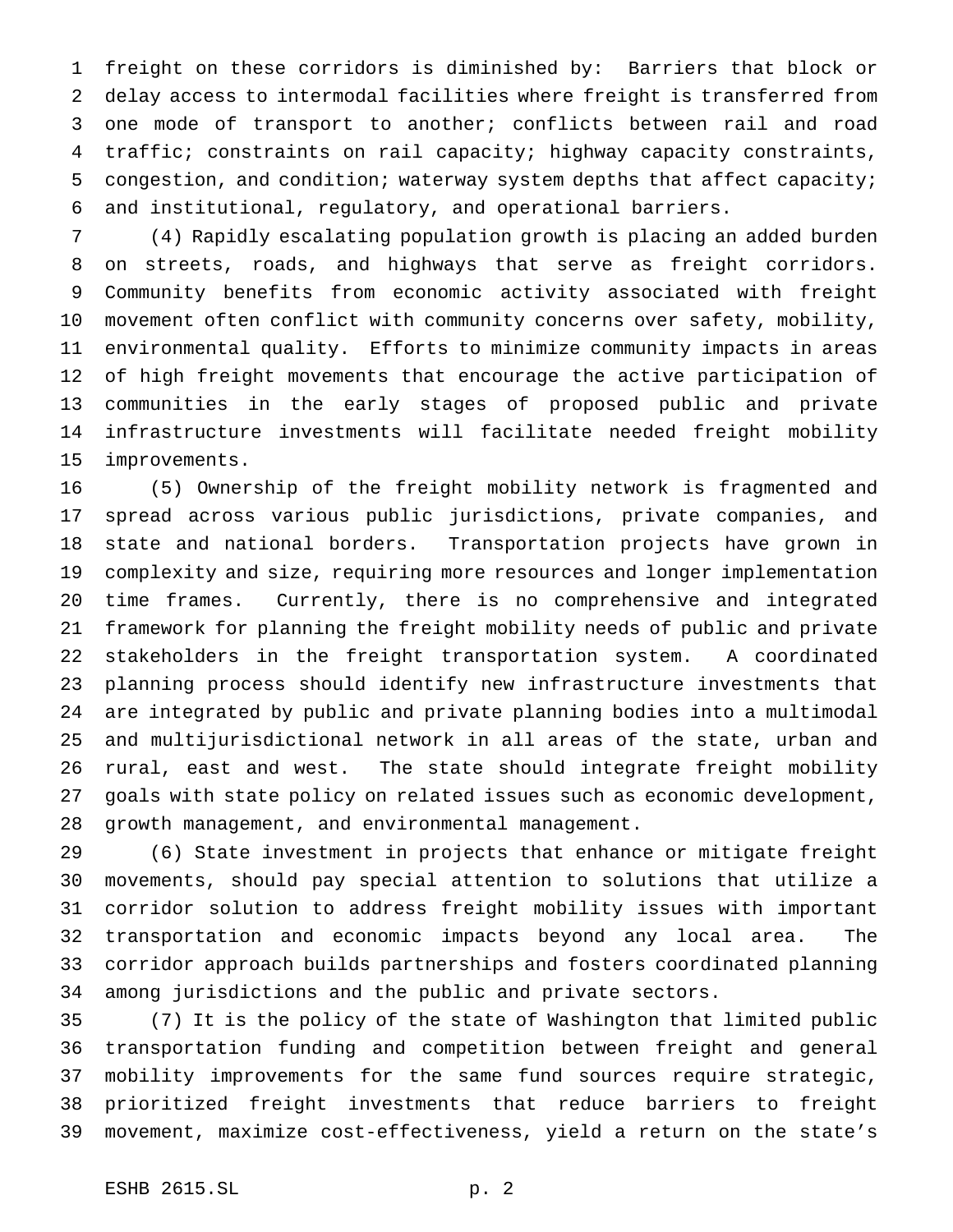investment, require complementary investments by public and private interests, and solve regional freight mobility problems. State financial assistance for freight mobility projects must leverage other funds from all potential partners and sources, including federal, county, city, port district, and private capital.

 NEW SECTION. **Sec. 2.** Unless the context clearly requires otherwise, the definitions in this section apply throughout this chapter.

 (1) "Board" means the freight mobility strategic investment board created in section 4 of this act.

(2) "Department" means the department of transportation.

 (3) "Freight mobility" means the safe, reliable, and efficient movement of goods within and through the state to ensure the state's economic vitality.

 (4) "Local governments" means cities, towns, counties, special purpose districts, port districts, and any other municipal corporations or quasi-municipal corporations in the state excluding school districts.

 (5) "Public entity" means a state agency, city, town, county, port district, or municipal or regional planning organization.

 (6) "Strategic freight corridor" means a transportation corridor of great economic importance within an integrated freight system that:

 (a) Serves international and domestic interstate and intrastate trade;

 (b) Enhances the state's competitive position through regional and global gateways;

(c) Carries freight tonnages of at least:

 (i) Four million gross tons annually on state highways, city streets, and county roads;

(ii) Five million gross tons annually on railroads; or

(iii) Two and one-half million net tons on waterways; and

 (d) Has been designated a strategic corridor by the board under section 3(3) of this act. However, new alignments to, realignments of, and new links to strategic corridors that enhance freight movement may qualify, even though no tonnage data exists for facilities to be built in the future.

NEW SECTION. **Sec. 3.** (1) The board shall:

p. 3 ESHB 2615.SL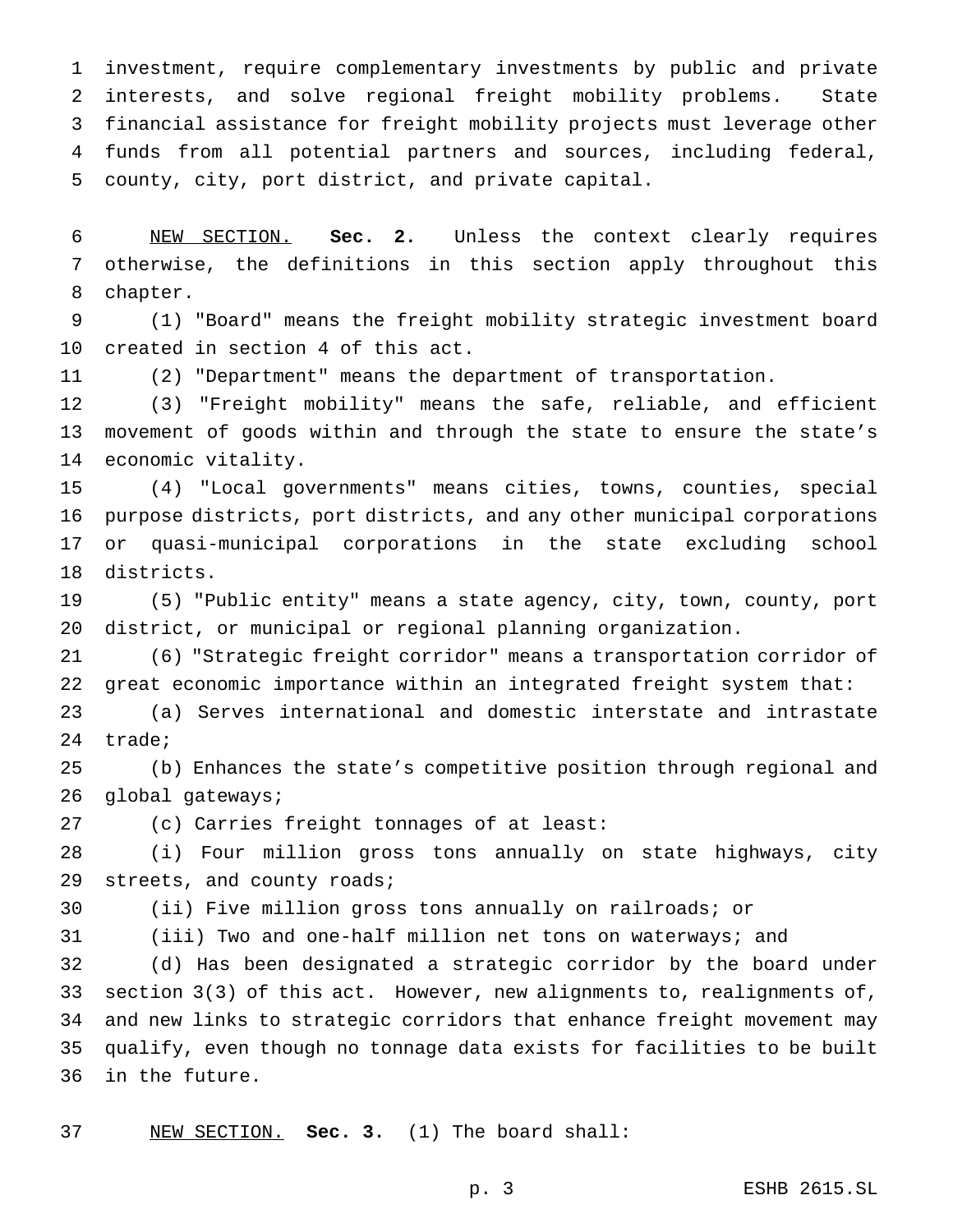(a) Adopt rules and procedures necessary to implement the freight 2 mobility strategic investment program;

 (b) Solicit from public entities proposed projects that meet eligibility criteria established in accordance with subsection (4) of this section; and

 (c) Review and evaluate project applications based on criteria established under this section, and prioritize and select projects comprising a portfolio to be funded in part with grants from state funds appropriated for the freight mobility strategic investment program. In determining the appropriate level of state funding for a project, the board shall ensure that state funds are allocated to leverage the greatest amount of partnership funding possible. After selecting projects comprising the portfolio, the board shall submit them as its budget request to the office of financial management and the legislature. The board shall ensure that projects submitted as part of the portfolio are not more appropriately funded with other federal, state, or local government funding mechanisms or programs. The board shall reject those projects that appear to improve overall general mobility with limited enhancement for freight mobility.

 The board shall provide periodic progress reports to the governor and the legislative transportation committee.

(2) The board may:

 (a) Accept from any state or federal agency, loans or grants for the financing of any transportation project and enter into agreements with any such agency concerning the loans or grants;

(b) Provide technical assistance to project applicants;

 (c) Accept any gifts, grants, or loans of funds, property, or financial, or other aid in any form from any other source on any terms 29 and conditions which are not in conflict with this chapter;

 (d) Adopt rules under chapter 34.05 RCW as necessary to carry out 31 the purposes of this chapter; and

 (e) Do all things necessary or convenient to carry out the powers expressly granted or implied under this chapter.

 (3) The board shall designate strategic freight corridors within the state. The board shall update the list of designated strategic corridors not less than every two years, and shall establish a method of collecting and verifying data, including information on city and county-owned roadways.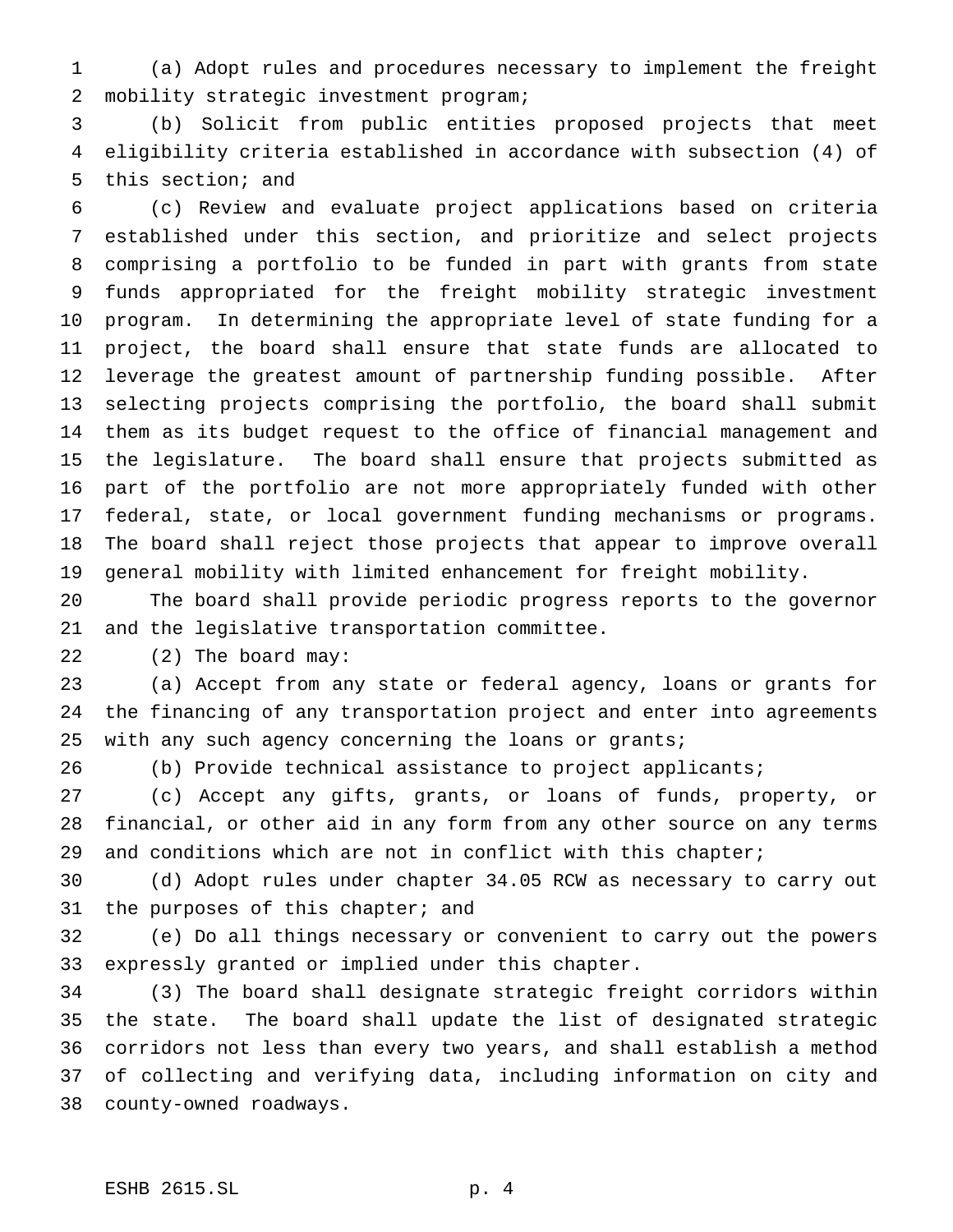(4) From the effective date of this act through the biennium ending June 30, 2001, the board shall utilize threshold project eligibility criteria that, at a minimum, includes the following:

(a) The project must be on a strategic freight corridor;

(b) The project must meet one of the following conditions:

 (i) It is primarily aimed at reducing identified barriers to freight movement with only incidental benefits to general or personal mobility; or

 (ii) It is primarily aimed at increasing capacity for the movement of freight with only incidental benefits to general or personal mobility; or

 (iii) It is primarily aimed at mitigating the impact on communities 13 of increasing freight movement, including roadway/railway conflicts; and

 (c) The project must have a total public benefit/total public cost ratio of equal to or greater than one.

 (5) From the effective date of this act through the biennium ending June 30, 2001, the board shall use the multicriteria analysis and scoring framework for evaluating and ranking eligible freight mobility and freight mitigation projects developed by the freight mobility project prioritization committee and contained in the January 16, 1998, report entitled "Project Eligibility, Priority and Selection Process for a Strategic Freight Investment Program." The prioritization process shall measure the degree to which projects address important program objectives and shall generate a project score that reflects a project's priority compared to other projects. The board shall assign scoring points to each criterion that indicate the relative importance of the criterion in the overall determination of project priority. After June 30, 2001, the board may supplement and refine the initial project priority criteria and scoring framework developed by the freight mobility project prioritization committee as expertise and experience is gained in administering the freight mobility program.

 (6) It is the intent of the legislature that each freight mobility project contained in the project portfolio submitted by the board utilize the greatest amount of nonstate funding possible. The board shall adopt rules that give preference to projects that contain the greatest levels of financial participation from nonprogram fund sources. The board shall consider twenty percent as the minimum partnership contribution, but shall also ensure that there are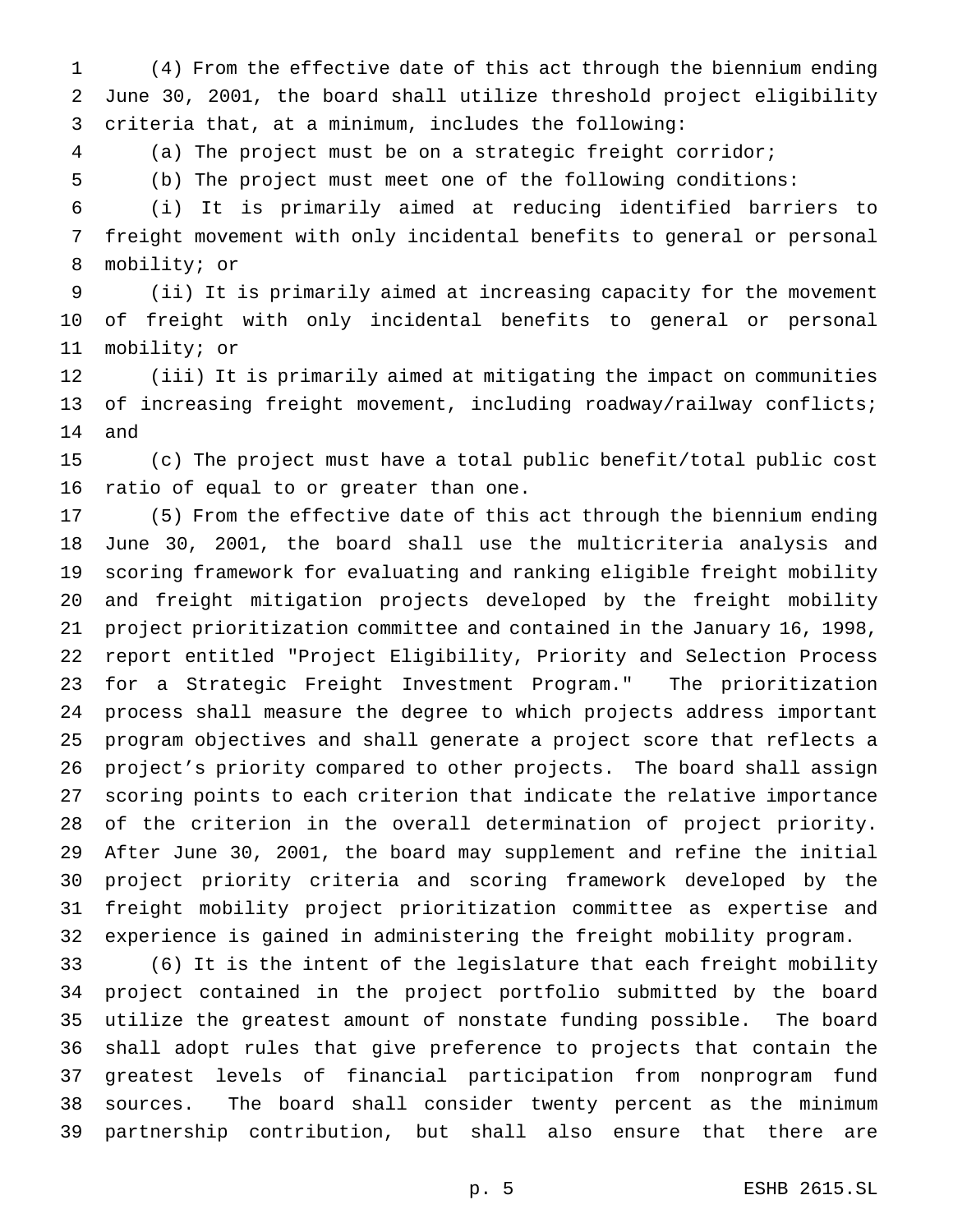provisions allowing exceptions for projects that are located in areas where minimal local funding capacity exists or where the magnitude of the project makes the adopted partnership contribution financially unfeasible.

 (7) The board shall develop and recommend policies that address operational improvements that primarily benefit and enhance freight movement, including, but not limited to, policies that reduce congestion in truck lanes at border crossings and weigh stations and provide for access to ports during nonpeak hours.

 NEW SECTION. **Sec. 4.** (1) The freight mobility strategic investment board is created. The board shall convene by July 1, 1998. (2) The board is composed of twelve members. The following members are appointed by the governor for terms of four years, except that five members initially are appointed for terms of two years: (a) Two members, one of whom is from a city located within or along a strategic freight corridor, appointed from a list of at least four persons nominated by the association of Washington cities or its successor; (b) two members, one of whom is from a county having a strategic freight corridor within its boundaries, appointed from a list of at least four persons nominated by the Washington state association of counties or its successor; (c) two members, one of whom is from a port district located within or along a strategic freight corridor, appointed from a list of at least four persons nominated by the Washington public ports association or its successor; (d) one member representing the office of financial management; (e) one member appointed as a representative of the trucking industry; (f) one member appointed as a representative of 27 the railroads; (g) the secretary of the department of transportation; (h) one member representing the steamship industry; and (i) one member of the general public. In appointing the general public member, the governor shall endeavor to appoint a member with special expertise in relevant fields such as public finance, freight transportation, or public works construction. The governor shall appoint the general public member as chair of the board. In making appointments to the board, the governor shall ensure that each geographic region of the state is represented.

 (3) Members of the board may not receive compensation. Reimbursement for travel and other expenses shall be provided by each respective organization that a member represents on the board.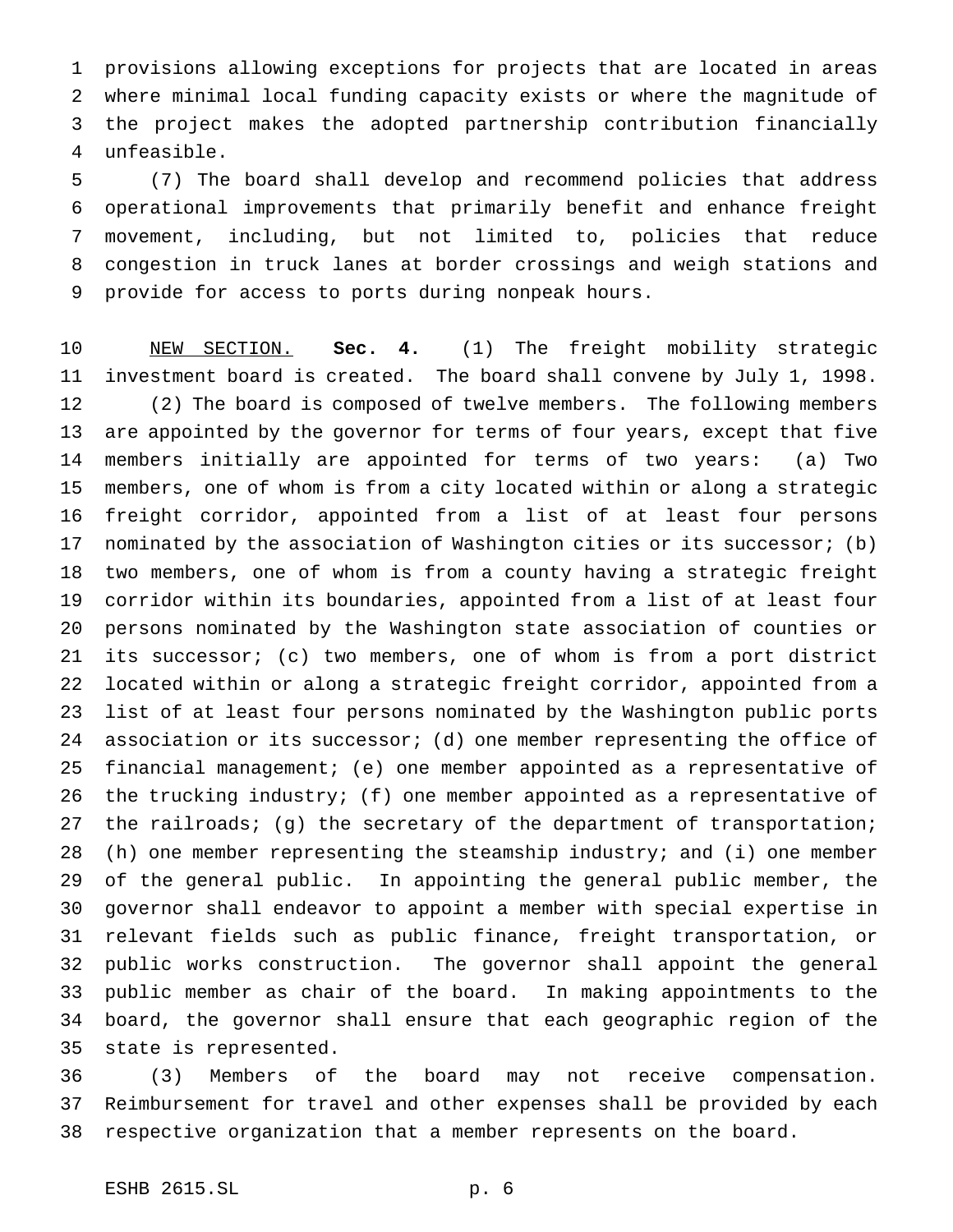(4) If a vacancy on the board occurs by death, resignation, or otherwise, the governor shall fill the vacant position for the unexpired term. Each vacancy in a position appointed from lists provided by the associations and departments under subsection (2) of this section must be filled from a list of at least four persons nominated by the relevant association or associations.

 (5) The appointments made in subsection (2) of this section are not subject to confirmation.

 NEW SECTION. **Sec. 5.** The board shall appoint an executive director, who shall serve at its pleasure and whose salary shall be set by the board. Staff support to the board shall initially be provided by the department of transportation, the transportation improvement board, and the county road administration board or their successor agencies. The board shall develop a plan that provides for administration and staffing of the program and present this plan to the office of financial management and the legislative transportation committee by December 31, 1998.

 NEW SECTION. **Sec. 6.** (1) For the purpose of allocating funds for the freight mobility strategic investment program, the board shall allocate the first fifty-five percent of funds to the highest priority projects, without regard to location.

 (2) The remaining funds shall be allocated equally among three regions of the state, defined as follows:

 (a) The Puget Sound region includes King, Pierce, and Snohomish counties;

 (b) The western Washington region includes Clallum, Jefferson, Island, Kitsap, San Juan, Skagit, Whatcom, Clark, Cowlitz, Grays Harbor, Lewis, Mason, Pacific, Skamania, Thurston, and Wahkiakum counties; and

 (c) The eastern Washington region includes Adams, Chelan, Douglas, Ferry, Grant, Lincoln, Okanogan, Pend Oreille, Spokane, Stevens, Whitman, Asotin, Benton, Columbia, Franklin, Garfield, Kittitas, Klickitat, Walla Walla, and Yakima counties.

 (3) If a region does not have enough qualifying projects to utilize its allocation of funds, the funds will be made available to the next highest priority project, without regard to location.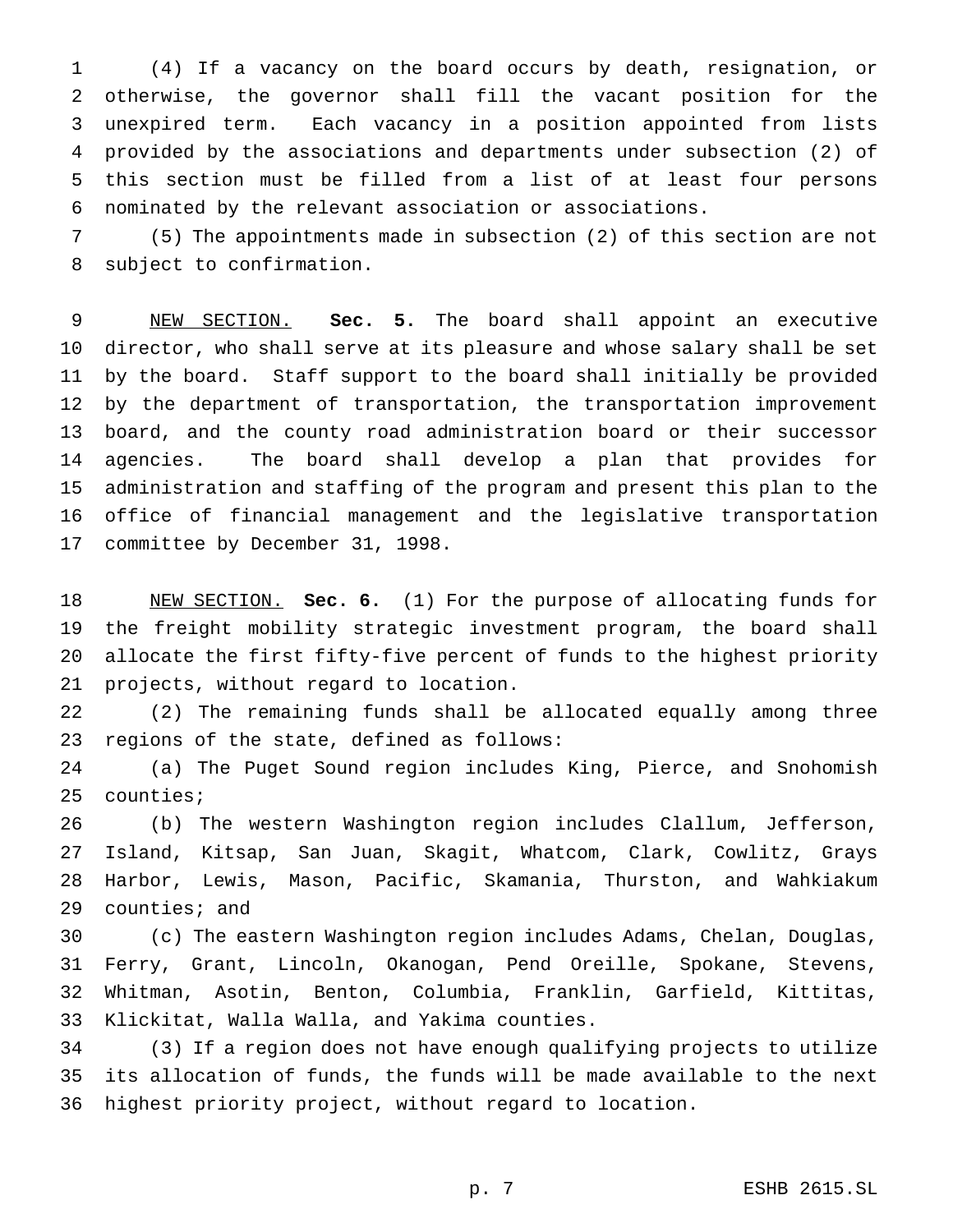(4) In the event that a proposal contains projects in more than one region, for purposes of assuring that equitable geographic distributions are made under subsection (2) of this section, the board shall evaluate the proposal and proportionally assign the benefits that are attributable to each region.

 (5) If the board identifies a project for funding, but later determines that the project is not ready to proceed at the time the legislature's funding decision is pending, the board shall recommend removing the project from consideration and the next highest priority project shall be substituted in the project portfolio. Any project removed from funding consideration because it is not ready to proceed shall retain its position on the priority project list and is eligible to be recommended for funding in the next project portfolio submitted by the board.

 NEW SECTION. **Sec. 7.** In order to aid the financing of eligible freight mobility projects, the board may:

 (1) Make grants or loans from funds appropriated for the freight mobility strategic investment program for the purpose of financing freight mobility projects. The board may require terms and conditions as it deems necessary or convenient to carry out the purposes of this chapter.

 (2) The state shall not bear the financial burden for project costs unrelated to the movement of freight. Project amenities unrelated to the movement of freight may not be submitted to the board as part of a project proposal under the freight mobility strategic investment program.

 (3) All freight mobility projects aided in whole or in part under this chapter must have a public entity designated as the lead project proponent.

 NEW SECTION. **Sec. 8.** The board shall keep proper records and shall be subject to audit by the state auditor.

 NEW SECTION. **Sec. 9.** Port districts in the state shall submit their development plans to the relevant regional transportation planning organization or metropolitan planning organization, the department, and affected cities and counties to better coordinate the development and funding of freight mobility projects.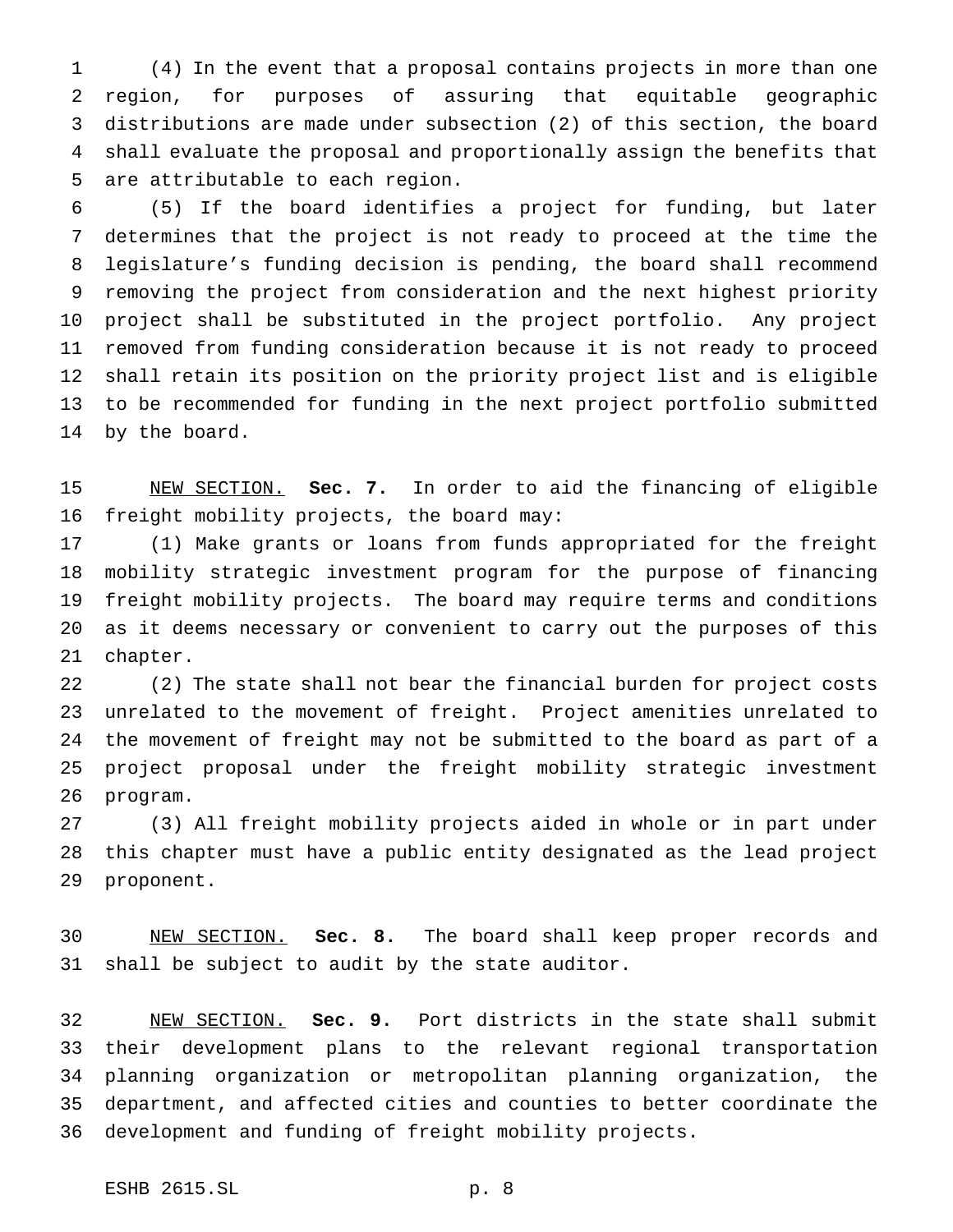NEW SECTION. **Sec. 10.** A new section is added to chapter 47.06 RCW to read as follows:

 The state-interest component of the state-wide multimodal transportation plan shall include a freight mobility plan which shall assess the transportation needs to ensure the safe, reliable, and efficient movement of goods within and through the state and to ensure the state's economic vitality.

8 \*NEW SECTION. Sec. 11. In order to encourage joint transportation planning activities proximate to international borders, the department shall make incentive grants to metropolitan and regional transportation planning organizations that share <sup>a</sup> common border with Canada. As <sup>a</sup> condition of receiving <sup>a</sup> grant under this section, the planning organization shall assure the department that it commits to be engaged in joint planning with its counterpart agency in Canada. Such grants shall be used to develop project plans and implement coordinated and comprehensive projects to improve the safe movement of people and goods 17 at or across the boarder. Grants shall be made on the basis of:

18 (1) Expected reduction in commercial and other travel time through 19 a major international gateway as a result of the project;

 (2) Leveraging of federal funds provided, including use of innovative financing, in combination with other sources of federal, 22 state, local, and private funding;

 (3) Improvements in vehicle and highway safety and cargo security 24 in and through the gateway;

 (4) Degree of binational involvement in the project, and demonstrated coordination with other federal agencies responsible for inspection of vehicles, cargo, and persons crossing international borders, and their counterpart agencies in Canada;

 (5) Demonstrated local commitment to implement and sustain 30 continuing comprehensive border planning processes; and

 (6) Improved use of existing and underutilized border crossing facilities and approaches.

**\*Sec. 11 was vetoed. See message at end of chapter.**

 **Sec. 12.** RCW 47.05.051 and 1993 c 490 s 5 are each amended to read as follows:

 The comprehensive six-year investment program shall be based upon the needs identified in the state-owned highway component of the state-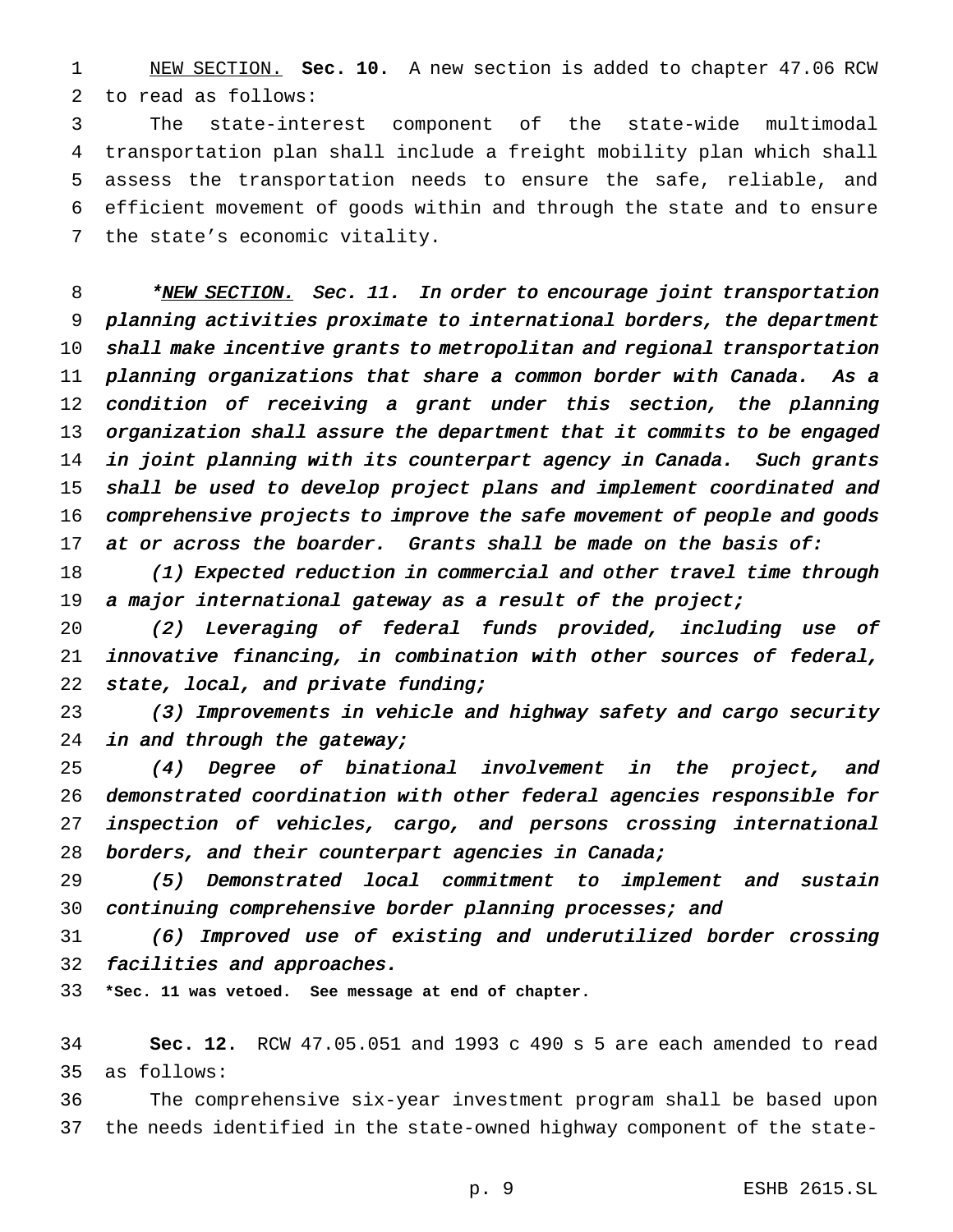wide multimodal transportation plan as defined in RCW 47.01.071(3) and priority selection systems that incorporate the following criteria: (1) Priority programming for the preservation program shall take into account the following, not necessarily in order of importance: (a) Extending the service life of the existing highway system; (b) Ensuring the structural ability to carry loads imposed upon highways and bridges; and (c) Minimizing life cycle costs. The transportation commission in carrying out the provisions of this section may delegate to the department of transportation the authority to select preservation projects to be included in the six-year program. (2) Priority programming for the improvement program shall take into account the following: (a) Support for the state's economy, including job creation and job preservation; (b) The cost-effective movement of people and goods; (c) Accident and accident risk reduction; (d) Protection of the state's natural environment; (e) Continuity and systematic development of the highway transportation network; (f) Consistency with local comprehensive plans developed under chapter 36.70A RCW; (g) Consistency with regional transportation plans developed under chapter 47.80 RCW; (h) Public views concerning proposed improvements; 26 (i) The conservation of energy resources; (j) Feasibility of financing the full proposed improvement; (k) Commitments established in previous legislative sessions; (l) Relative costs and benefits of candidate programs; (m) Major projects addressing capacity deficiencies which prioritize allowing for preliminary engineering shall be reprioritized during the succeeding biennium, based upon updated project data. Reprioritized projects may be delayed or canceled by the transportation commission if higher priority projects are awaiting funding; and (n) Major project approvals which significantly increase a project's scope or cost from original prioritization estimates shall include a review of the project's estimated revised priority rank and the level of funding provided. Projects may be delayed or canceled by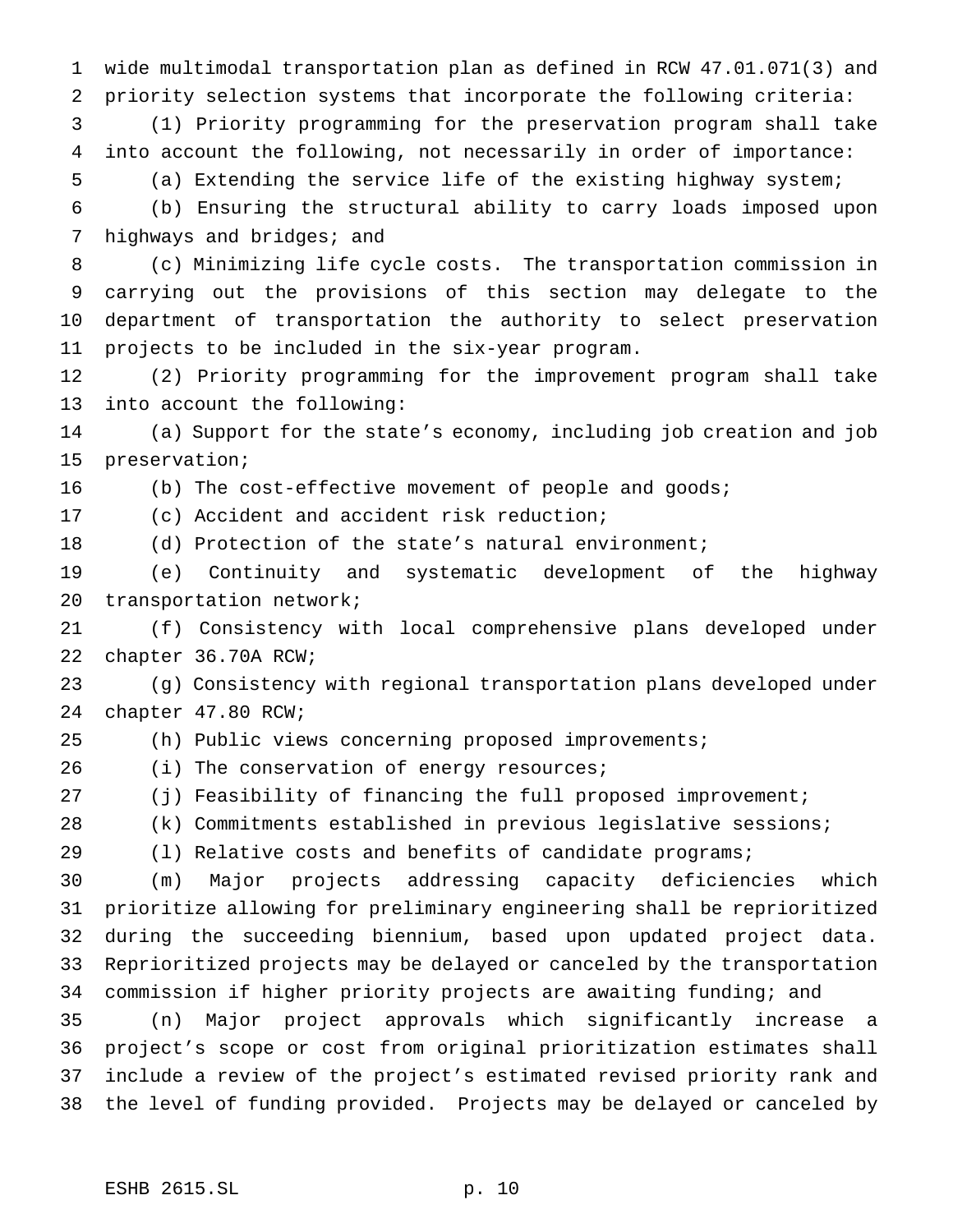the transportation commission if higher priority projects are awaiting funding.

 (3) The commission may depart from the priority programming established under subsections (1) and (2) of this section: (a) To the extent that otherwise funds cannot be utilized feasibly within the program; (b) as may be required by a court judgment, legally binding agreement, or state and federal laws and regulations; (c) as may be required to coordinate with federal, local, or other state agency construction projects; (d) to take advantage of some substantial financial benefit that may be available; (e) for continuity of route development; or (f) because of changed financial or physical conditions of an unforeseen or emergent nature. The commission or secretary of transportation shall maintain in its files information sufficient to show the extent to which the commission has departed from the established priority.

 (4) The commission shall identify those projects that yield freight mobility benefits or that alleviate the impacts of freight mobility upon affected communities.

19 \*NEW SECTION. Sec. 13. The governor shall take the steps necessary to ensure that this act is implemented on its effective date and that the freight mobility strategic investment board convenes by July 1, 1998.

**\*Sec. 13 was vetoed. See message at end of chapter.**

24 \*NEW SECTION. Sec. 14. In order to facilitate freight mobility, the sum of twenty-five million dollars is appropriated for the biennium ending June 30, 1999, from the motor vehicle fund--state to the department of transportation improvement program for highway construction projects as determined by the transportation commission. If section <sup>43</sup> of Engrossed House Bill No. <sup>2894</sup> is not enacted by June 30, 1998, this section is null and void. **\*Sec. 14 was vetoed. See message at end of chapter.**

 NEW SECTION. **Sec. 15.** If any provision of this act or its application to any person or circumstance is held invalid, the remainder of the act or the application of the provision to other persons or circumstances is not affected.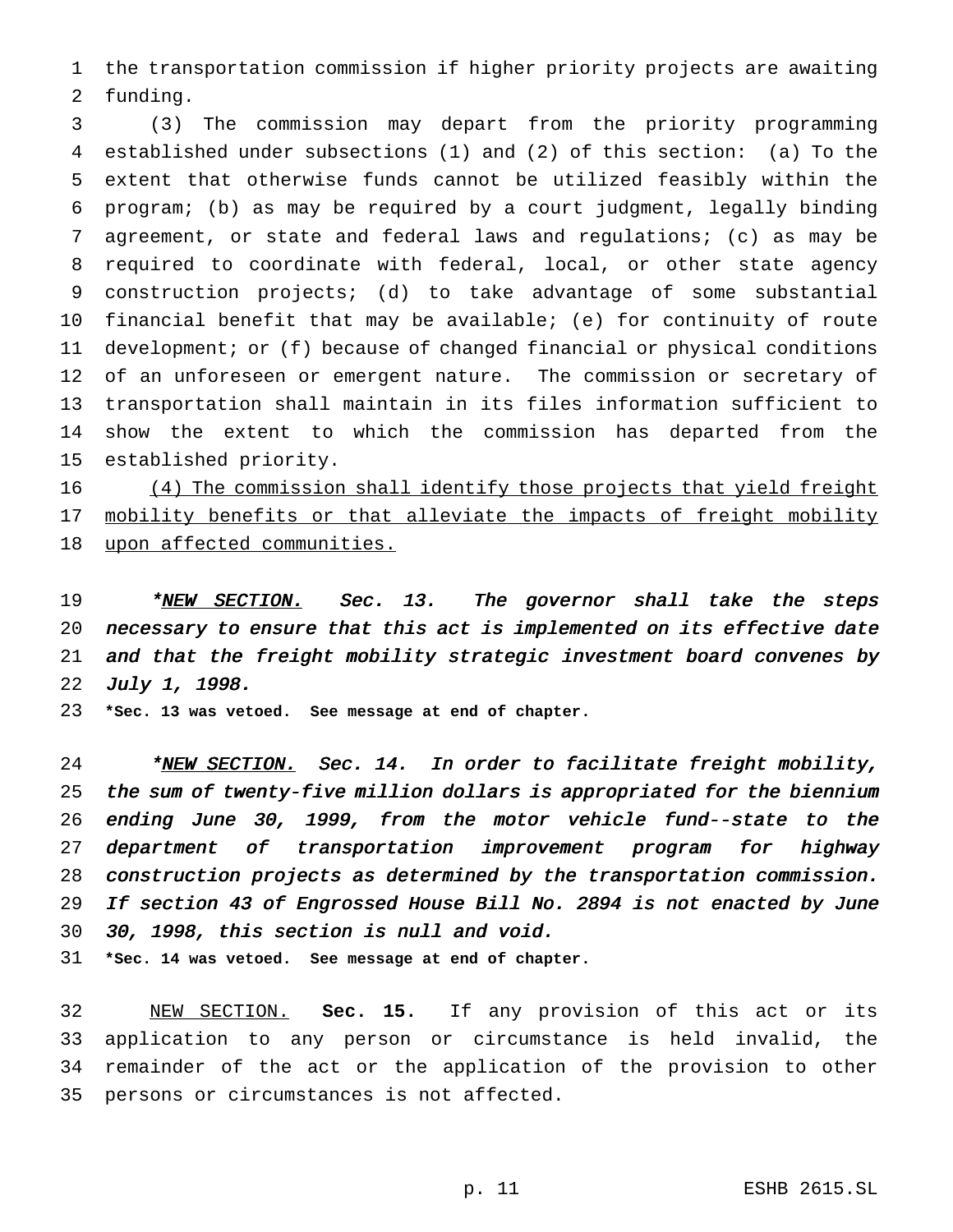- NEW SECTION. **Sec. 16.** Sections 1 through 9, 11, and 13 of this
- act constitute a new chapter in Title 47 RCW.

Passed the House March 12, 1998. Passed the Senate March 12, 1998. Approved by the Governor March 27, 1998, with the exception of certain items that were vetoed. Filed in Office of Secretary of State March 27, 1998.

Note: Governor's explanation of partial veto is as follows:

 "I am returning herewith, without my approval as to sections 11, 13 and 14, Engrossed Substitute House Bill No. 2615 entitled:

 "AN ACT Relating to creating partnerships for strategic freight investments;"

 ESHB 2615 creates a Freight Mobility Strategic Investment Board to administer grants, targeted at improving freight mobility. This bill is an important step toward solving our state's transportation bottlenecks; however, some sections of the bill are problematic.

 Section 11 of ESHB 2615 would require the Department of Transportation (DOT) to make incentive grants to metropolitan planning and regional transportation planning organizations that border Canada, to encourage joint transportation planning activities. While I 14 appreciate the strategic importance of international freight corridors,<br>15 this section would give superior status to border crossing projects. this section would give superior status to border crossing projects. 16 Section 3 of the bill establishes a level playing field which will<br>17 allow all freight projects, including those along the Canadian border, allow all freight projects, including those along the Canadian border, to compete for funding on equal terms. Granting priority status for border crossing projects in this instance is not warranted.

 Section 13 of ESHB 2615 would require the Governor to personally ensure that this act is "implemented" on its effective date and that the Freight Mobility Strategic Investment Board convenes by July 1, 1998. Section 4 of the bill already requires that the Board convene by 24 that date. Also, I understand that it is unlikely that the Board will<br>25 be able to adopt all of its rules within 90 days of the Legislature's be able to adopt all of its rules within 90 days of the Legislature's adjournment. While I am certainly committed to the rapid, yet thoughtful implementation of this act, the meaning of "implemented" as it appears in this section is very ambiguous and could have unanticipated consequences.

 Section 14 of ESHB 2615 would provide that a \$25 million loan from the state general fund to the motor vehicle fund, as provided in ESHB 2894, be used to facilitate freight mobility, but in a very limited way. It would limit the loan's use to only highway construction projects in DOT's highway improvement program. As distinguished from DOT's current highway improvement program, ESHB 2615 is focused legislation intended to create a targeted freight mobility program with the aim of reducing barriers to freight movement with only incidental benefits to general mobility. Linking this money to the highway improvement program is inconsistent with the primary intent of this bill.

 For these reasons, I have vetoed sections 11, 13 and 14 of Engrossed Substitute House Bill No. 2615.